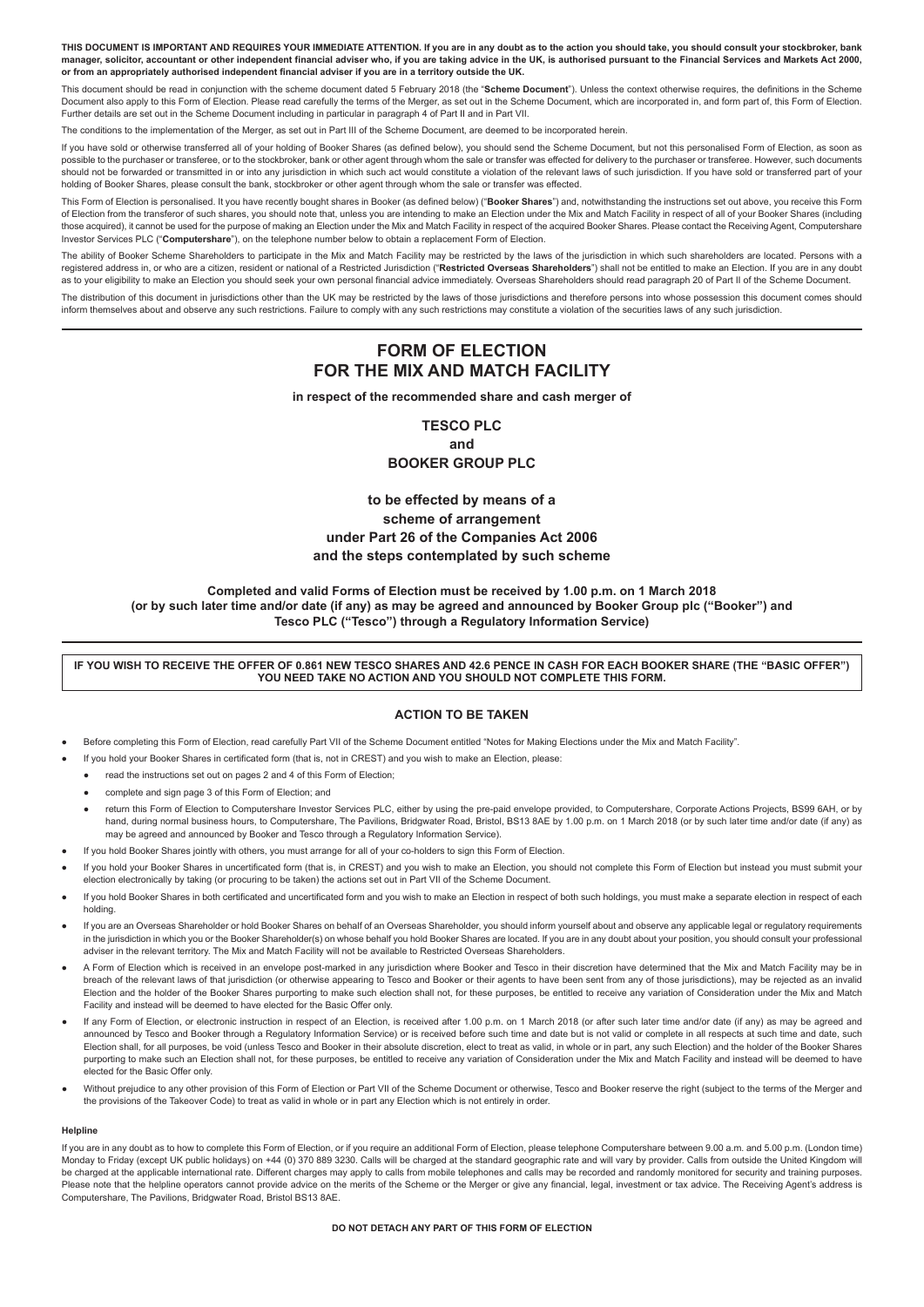# **Page 2**

# **HOW TO COMPLETE THIS FORM**

**Please follow these instructions when completing the form on page 3.**

IF YOU WISH TO RECEIVE THE BASIC OFFER, YOU NEED TAKE NO ACTION AND YOU SHOULD NOT COMPLETE THIS FORM.

This Form of Election should only be returned if you wish to make an election under the Mix and Match Facility.

# **1**

#### **REGISTERED SHAREHOLDER DETAILS**

If the name or address details shown on this Form of Election are incorrect please add the correct details in BLOCK CAPITALS in Box 4 on page 3.



# **THE MIX AND MATCH FACILITY**

The Mix and Match Facility gives you the opportunity to vary the proportions in which you receive the consideration in respect of your holding of Booker Shares under the Merger. To make an election under the Mix and Match Facility in respect of your Booker Shares in certificated form you will need to complete either or both of Boxes 1 and/or 2 (as applicable).

To elect for more cash instead of New Tesco Shares to which you are entitled under the Basic Offer, you should insert in Box 1 the number of Booker Shares in respect of which you wish to receive cash only rather than New Tesco Shares and cash.

To elect for more New Tesco Shares instead of cash to which you are entitled under the Basic Offer, you should insert in Box 2 the number of Booker Shares in respect of which you wish to receive New Tesco Shares only rather than cash and New Tesco Shares.

If the sum of the numbers in Box 1 and Box 2 is less than your holding of Booker Shares immediately prior to the Scheme Record Time you will be entitled to receive the Basic Offer in respect of the shortfall.

If you insert a number in Box 1 or Box 2 which when added to the number in Box 2 or Box 1 (as applicable) exceeds the maximum number of Booker Shares you hold, your election will be invalid.

Elections will only be accepted in respect of whole numbers of Booker Shares. Any Election which is made in respect of a number of Booker Shares which is not a whole number shall be deemed to be made in respect of the nearest whole number of Booker Shares when rounded down.

If your election under the Mix and Match Facility is invalid for any reason, you will receive your entitlement under the Basic Offer as if you had not made an Election. If you do not insert anything in Box 1 or Box 2, your election will be invalid.

Elections will be satisfied only to the extent that other Booker Shareholders make equal and opposite Elections. To the extent that Elections cannot be satisfied in full, they will be scaled down on a pro rata basis. As a result, Booker Shareholders who elect to receive additional cash consideration or additional New Tesco Shares under the Mix and Match Facility will not necessarily know the exact amount of cash consideration or number of New Tesco Shares they are entitled to receive until settlement of the Consideration under the Merger.

Minor adjustments to the entitlements of Booker Shareholders pursuant to Elections made under the Scheme may be made by Equiniti Limited, under instruction from Booker and Tesco, on a basis that Booker and Tesco consider to be fair and reasonable to the extent necessary to satisfy all entitlements pursuant to Elections under the Scheme as nearly as may be practicable. Such adjustments will be final and binding on Booker **Shareholders** 

# **SIGNATURES**

**3**

All Booker Shareholders who are individuals should sign and date this Form of Election in the presence of an independent witness who should sign this Form of Election (copies will not be accepted) and insert their name and address. The independent witness must be at least 18 years of age and must not be a joint holder of your Booker Shares. If this Form of Election is not signed by the registered and/or beneficial holder(s), insert the name(s) and capacity (e.g. executor) of the person(s) signing this Form of Election. The person signing this Form of Election should provide evidence of his authority. If this Form of Election is signed under a power of attorney place a cross in the appropriate box and the original power of attorney (or a duly certified copy) should accompany this Form of Election.

This Form of Election shall form a binding legal contract when executed by you (or whoever signs on your behalf) and any joint holders.

A company may execute this Form of Election under its common seal, the seal being affixed and witnessed in accordance with its articles of association or other regulations. Alternatively, this Form of Election may be executed on behalf of a company by two authorised signatories or a director of the company in the presence of a witness who attests the signature.

A company incorporated outside England and Wales may sign in accordance with the provisions of the Overseas Companies (Execution of Documents and Registration of Charges) Regulations 2009. In all cases, the name of the company must be inserted above the signatures. In all cases, the name of the company must be inserted above the signatures. If this Form of Election is signed under a power of attorney, place a cross in the appropriate box and the original power of attorney (or a duly certified copy) should accompany this Form of Election.

**4 ALTERNATIVE ADDRESS**<br>If you wish to notify Computershare of a change of address or wish the Consideration and/or any return documents to be sent to someone other than the sole or first named registered holder at the address set out at the top of page 3, insert in Box 4 in BLOCK CAPITALS your new address or the name and address of the person or agent (e.g. your bank) in the UK to whom you wish the Consideration or return documents to be sent. The address you insert must not be in a Restricted Jurisdiction. Consideration and documents will be dispatched at the risk of the person entitled thereto.



#### **CONTACT DETAILS**

Please insert in Box 5 a telephone number that you can be contacted on during normal working hours in the event of any questions arising from the completion of this Form of Election.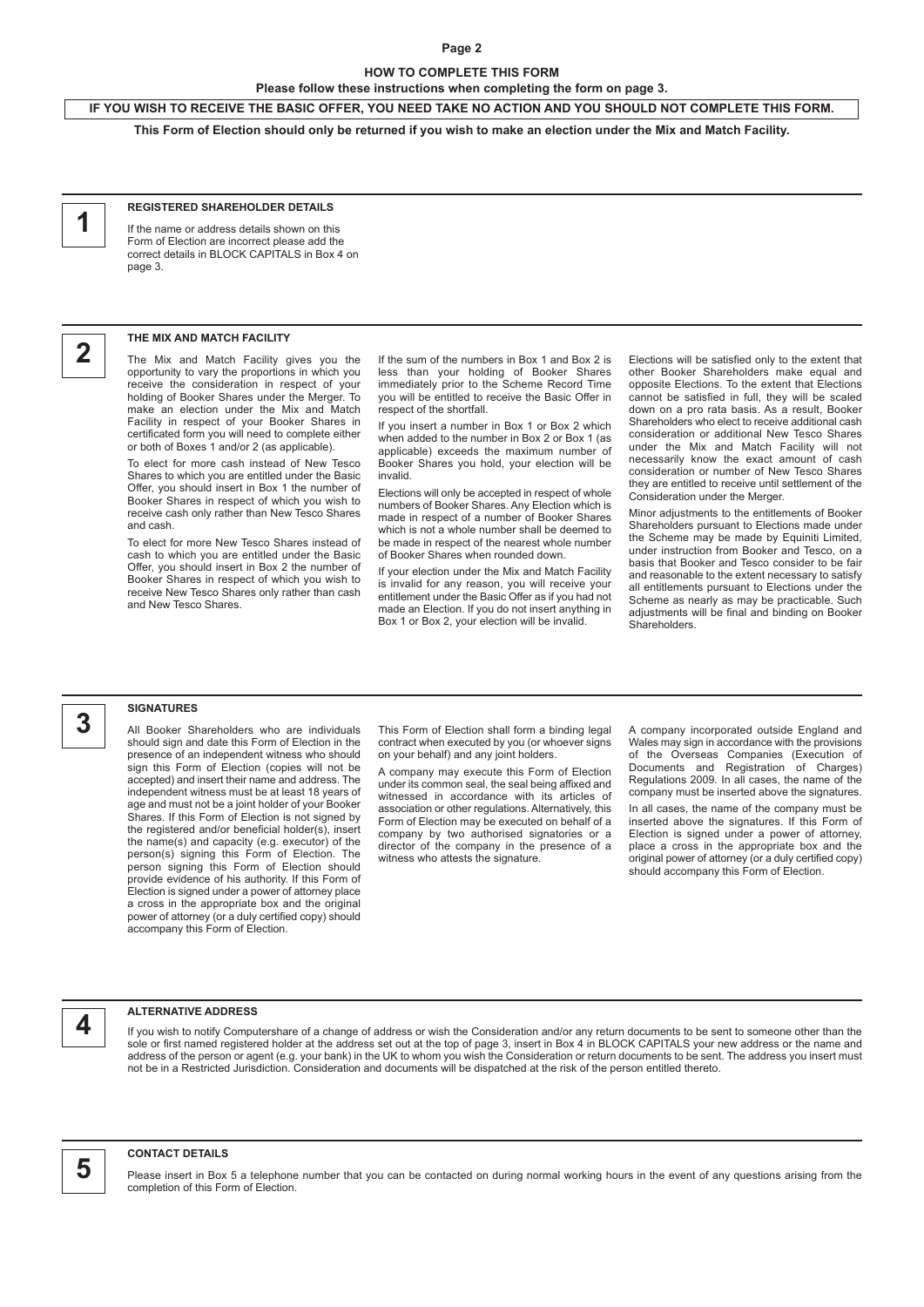# **Page 3 PLEASE COMPLETE AS EXPLAINED ON PAGES 2 AND 4**

# IF YOU WISH TO RECEIVE THE BASIC OFFER, YOU NEED TAKE NO ACTION AND YOU SHOULD NOT COMPLETE THIS FORM.

 $+$ 

+

|   |                                                                                                                                                                                                                                                                                                                                                                                                                                 |                                                                                                                                  | <b>BOX A</b><br>For information only this is the number of<br>Booker Shares held by you as at close<br>of business on 31 January 2018:                                       |
|---|---------------------------------------------------------------------------------------------------------------------------------------------------------------------------------------------------------------------------------------------------------------------------------------------------------------------------------------------------------------------------------------------------------------------------------|----------------------------------------------------------------------------------------------------------------------------------|------------------------------------------------------------------------------------------------------------------------------------------------------------------------------|
|   |                                                                                                                                                                                                                                                                                                                                                                                                                                 |                                                                                                                                  | SRN:                                                                                                                                                                         |
|   |                                                                                                                                                                                                                                                                                                                                                                                                                                 |                                                                                                                                  |                                                                                                                                                                              |
|   | TO ELECT UNDER THE MIX AND MATCH FACILITY TO RECEIVE MORE CASH<br>Complete BOX 1, and if appropriate, BOXES 2, 4 and/or 5, and then sign BOX 3 as explained on<br>pages 2 and 4. The number in BOX 1 when added to any number inserted in BOX 2 must not<br>exceed the number of Booker Shares you will hold at the Scheme Record Time.                                                                                         |                                                                                                                                  | Box 1<br>Insert "ALL" or the number of your Booker Shares in respect of<br>which you wish to elect to receive cash only instead of New Tesco<br>Shares and cash:             |
| 2 | TO ELECT UNDER THE MIX AND MATCH FACILITY TO RECEIVE MORE NEW TESCO SHARES<br>Complete BOX 2, and if appropriate, BOXES 1, 4 and/or 5, and then sign BOX 3 as explained on<br>pages 2 and 4. The number in BOX 2 when added to any number inserted in BOX 1 must not<br>exceed the number of Booker Shares you will hold at the Scheme Record Time.                                                                             |                                                                                                                                  | Box 2<br>Insert "ALL" or the number of your Booker Shares in respect of<br>which you wish to elect to receive New Tesco Shares only instead<br>of cash and New Tesco Shares: |
| 3 | <b>SIGNATURE CONFIRMING YOUR ELECTIONS</b><br>By signing and returning this Form of Election, you are deemed to give the representation set out in Part VII of the Scheme Document.<br><b>Individuals</b>                                                                                                                                                                                                                       |                                                                                                                                  |                                                                                                                                                                              |
|   | Executed and delivered as a deed by:                                                                                                                                                                                                                                                                                                                                                                                            | Witnessed by: see Note 3 on page 2 for details as to who may act as a witness                                                    |                                                                                                                                                                              |
|   |                                                                                                                                                                                                                                                                                                                                                                                                                                 |                                                                                                                                  |                                                                                                                                                                              |
|   |                                                                                                                                                                                                                                                                                                                                                                                                                                 |                                                                                                                                  |                                                                                                                                                                              |
|   |                                                                                                                                                                                                                                                                                                                                                                                                                                 |                                                                                                                                  |                                                                                                                                                                              |
|   | Note: All Booker Shareholders who are individuals should sign and date this Form of Election in accordance with the instructions on pages 2 and 4 of this Form of Election.<br>Signing under Power of Attorney. If you are signing under power of attorney, please place a cross in the box and attach the original power of attorney (or a copy thereof duly<br>certified in accordance with the Powers of Attorney Act 1971). |                                                                                                                                  |                                                                                                                                                                              |
|   | Companies<br>Executed and delivered as a deed by:<br>Name of Company                                                                                                                                                                                                                                                                                                                                                            |                                                                                                                                  |                                                                                                                                                                              |
|   |                                                                                                                                                                                                                                                                                                                                                                                                                                 | Signature of Director<br><b>AND EITHER</b>                                                                                       | Name of Director                                                                                                                                                             |
|   |                                                                                                                                                                                                                                                                                                                                                                                                                                 | Signature of second Director or Secretary<br>0R<br>Witnessed by: see Note 3 on page 2 for details as to who may act as a witness | Name of second Director or Secretary                                                                                                                                         |
|   | Note: All Booker Shareholders which are companies should sign and date this Form of Election in accordance with the instructions on pages 2 and 4 of this Form of Election.<br>Signing under Power of Attorney. If you are signing under power of attorney, please place a cross in the box and attach the original power of attorney (or a copy thereof duly<br>certified in accordance with the Powers of Attorney Act 1971). |                                                                                                                                  |                                                                                                                                                                              |
|   | NOTE: THE SIGNATURE OF EACH REGISTERED HOLDER SHOULD BE WITNESSED<br>CHANGE OF ADDRESS OR ALTERNATIVE ADDRESS FOR CONSIDERATION (TO BE COMPLETED IN BLOCK CAPITALS)                                                                                                                                                                                                                                                             |                                                                                                                                  |                                                                                                                                                                              |
| 4 | Address in the UK to which Consideration and/or documents is/are to be sent instead of the address<br>at the top of this form. If you would like the Consideration and/or any return documents sent to an<br>alternative address to that shown at the top of this Form of Election, insert the relevant address<br>details in BOX 4. Note that any new or alternative address must not be in a Restricted Jurisdiction.         |                                                                                                                                  | Box 4                                                                                                                                                                        |
|   | <b>CONTACT DETAILS</b>                                                                                                                                                                                                                                                                                                                                                                                                          |                                                                                                                                  | Box 5                                                                                                                                                                        |
| 5 | Telephone number that you can be contacted on during normal working hours (including area code)                                                                                                                                                                                                                                                                                                                                 |                                                                                                                                  |                                                                                                                                                                              |
|   | in the event of a query arising from the completion of this Form of Election                                                                                                                                                                                                                                                                                                                                                    |                                                                                                                                  |                                                                                                                                                                              |

# E X T 1 3 4 0